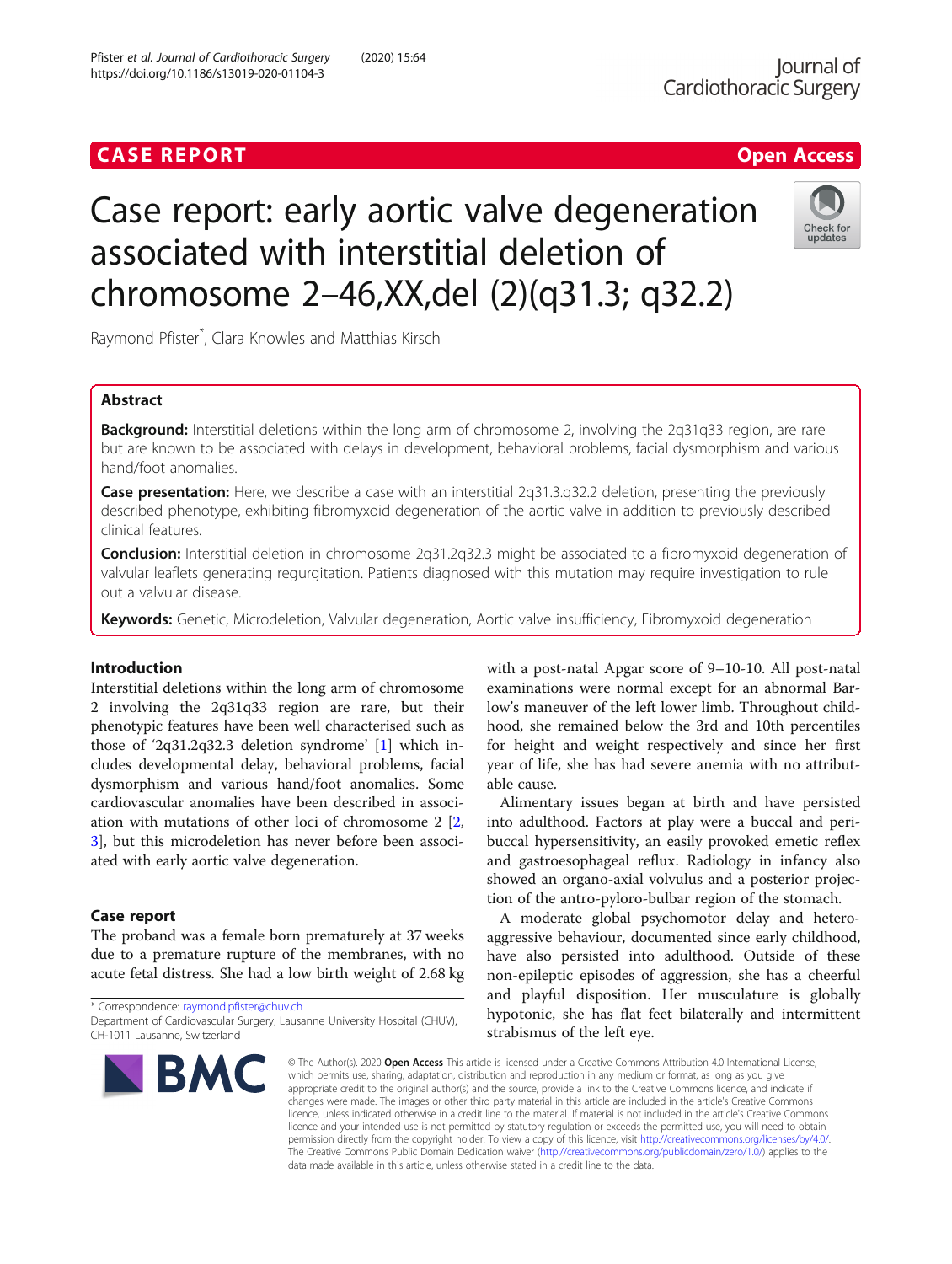Aged 20 at the time of this report, the patient exhibits a high set forehead, a rolled-up nose and a triangular bottom half of the face. She also has small tonsils, an absent uvula, a small and anteriorly displaced soft palate as well as left septal deviation with keratoconus of both eyes. A severe dorso-lumbar scoliosis developed in her teenage years and she now has bone demineralisation with a documented estrogen deficit and abnormally high levels of testosterone. Menarche never began, but now taking an oral contraceptive pill, she experiences painful menstruation.

This patient is of particular interest to us because, although she exhibits some previously documented signs of an interstitial chromosome 2 deletion, at age 20 she developed a severe, but symptomless, aortic insufficiency (regurgitant volume of 95 ml, regurgitant orifice of 40mm<sup>2</sup>) which has not been observed before.

Echocardiography showed severe aortic insufficiency, (regurgitant orifice and volume of 40mm2 and 95 ml respectively, video 1–3), of a tricuspid aortic valve with thick fibrous leaflets (Fig. 1), limited in their movement, and a dilated and hypertrophied left ventricle with conserved function. The patient underwent a modified Bentall operation with a 23 mm Medtronic freestyle porcine bioprosthesis. During operation, the root was found to be dilated (Z-score 3.2), and inspection of the aortic valve revealed non-calcified, retracted leaflets with white-coloured palpable indurated nodules localised to the free edges. A pathology investigation ruled out rheumatic disease and other identifiable causes, concluding that the valve expressed fibromyxoid degeneration. The post-surgical evolution was uneventful. She returned home after 7 days.

#### **Discussion**

The interstitial deletion 2q31.2.q32.3 is well-known to be associated with developmental delay, behavioural troubles and dysmorphism. Here, we present an adult exhibiting these features with an additional finding of fibromyxoid degeneration of the aortic valve, which has never before been documented. Other causes of valvular



Fig. 1 3 leaflet aortic valve showing fribromyxoid degeneration. The three leaflet are thick and partially retracted

To our knowledge, no case reports concerning this particular interstitial deletion with early degeneration of the aortic valve exist. To date, only one report of an interstitial deletion in this region of chromosome 2 has described a congenital cardiac anomaly, however, it was a perimembranous ventricular defect discovered at birth and required operation at 10 weeks of age [\[2\]](#page-2-0). Furthermore, one family was described with a chromosome 2 deletion, involving latent transforming growth factor binding proteins which act in the TGF-β pathway, and presented an association with a thoracic aortic aneurysm. However, the deletion was located on the short arm of chromosome  $2 \times 3$ . The patient was also found having a severe scoliosis, requiring an operation. This disorder might also suggest an underlying connective tissue disease.

With respect to the operation, a repair was not possible as the leaflets were too damaged. We decided against a Ross operation because the aortic valve had been damaged by a fribromyxoid process, and we might have expected to see the same process within the pulmonary valve [\[4](#page-2-0)]. A complete valve reconstruction, such as an Ozaki procedure, could also have been an option, but there are currently not enough long-term studies in this area. Thus, the patient underwent a modified Bentall operation as described above.

#### Conclusion

Interstitial deletion in chromosome 2q31.2q32.3 might be associated to a fibromyxoid degeneration of valvular leaflets generating regurgitation. Patients diagnosed with this mutation may require investigation to rule out a valvular disease.

Nevertheless, more cases are required before a clear association between this mutation and early degeneration of valvular leaflets could be confirmed.

#### Supplementary information

Supplementary information accompanies this paper at [https://doi.org/10.](https://doi.org/10.1186/s13019-020-01104-3) [1186/s13019-020-01104-3](https://doi.org/10.1186/s13019-020-01104-3).

Additional file 1 Video 1. Short axis view: retracted thick aortic leaflets. Additional file 2 Video 2. Long axis view: coaptation defect. Additional file 3 Video 3. Long-axis view, Doppler: Large, central aortic regurgitation.

Abbreviation TGF-β: Transforming Growth Factor beta

Acknowledgements Not applicable.